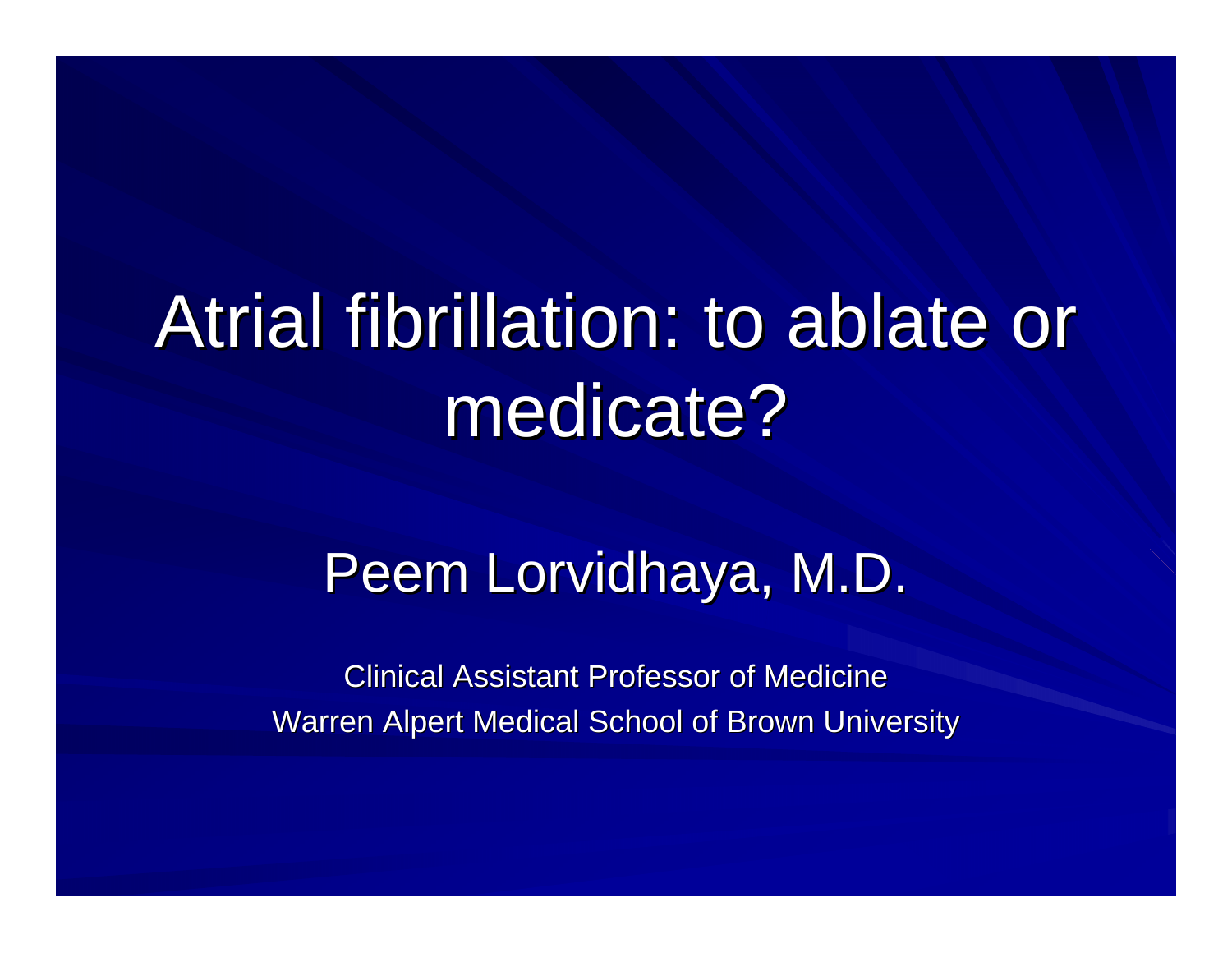# Epidemiology

**Example 13 Atrial fibrillation (AF) is the most common** sustained cardiac arrhythmia, occurring in 1–2% of the general population. **In Its prevalence is estimated to at least** double in the next 50 years as the population ages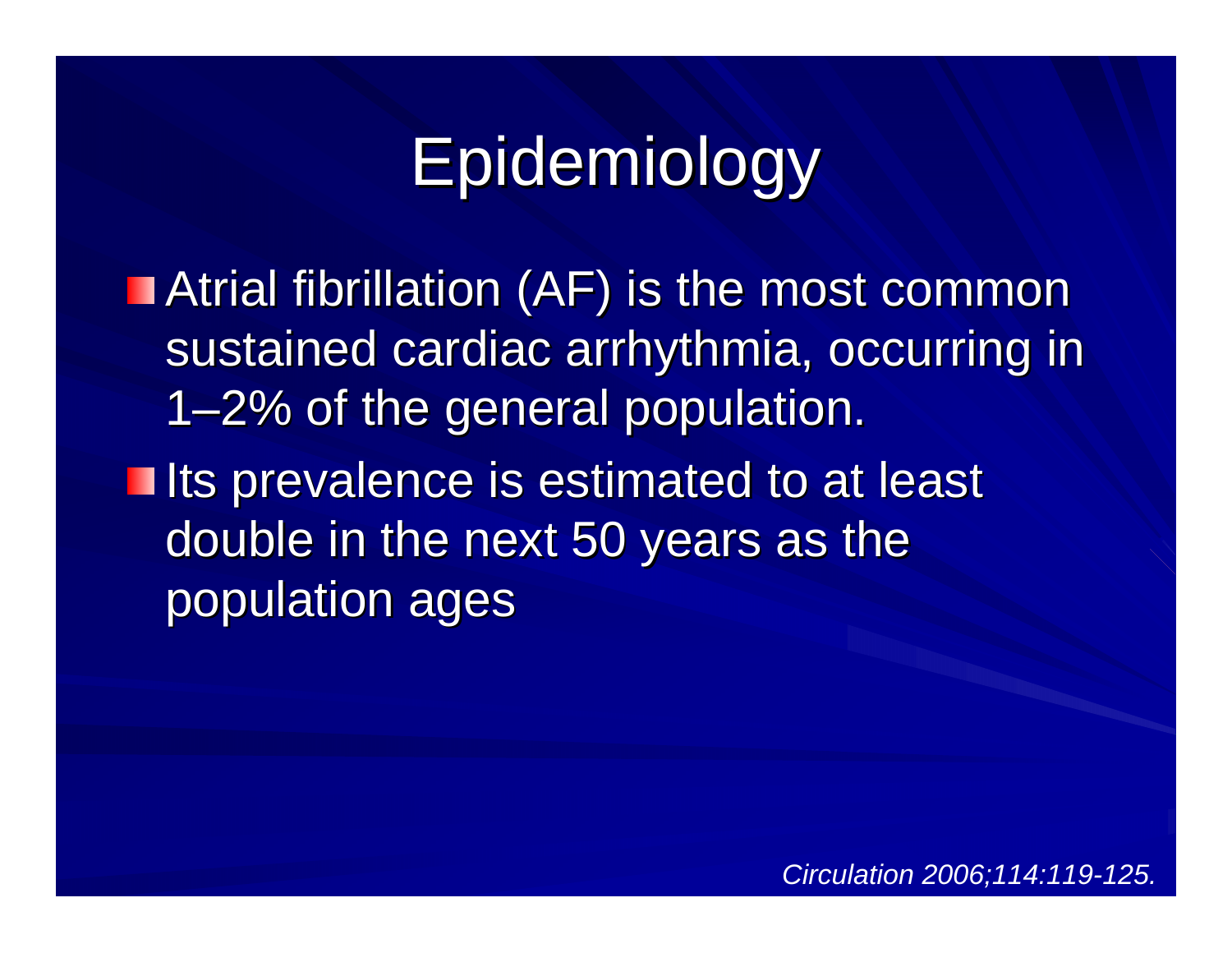#### Rate vs rhythm control

**Thus far, there has been no clear** differences in all-cause mortality (AFFIRM) or cardiovascular morbidity and mortality (RACE)

**However, it is clear that some patients with However, it is clear that some patients with** AF are significantly impaired

**Previous trials used questionaires to** measure general quality of life but not AFspecific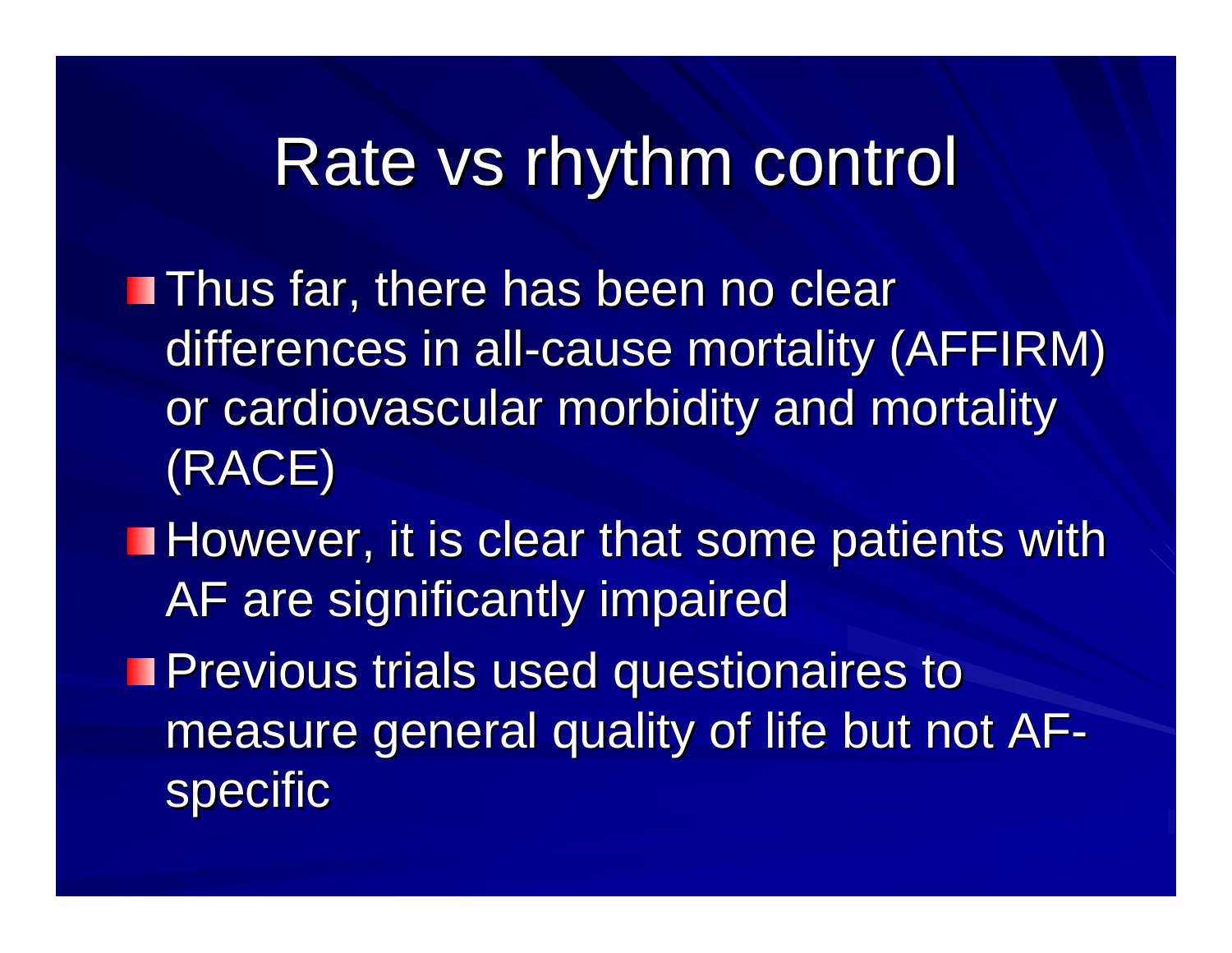#### Rate vs rhythm control

**Problems with rhythm control that offset** the benefit of sinus rhythm

- AFFIRM deleterious effects of antiarrhythmic drugs
- – RACE – underlying heart disease impacts prognosis more than AF itself

**The ATHENA study (dronedarone) is a** first signal that safely maintained sinus rhythm may prevent relevant outcomes in AF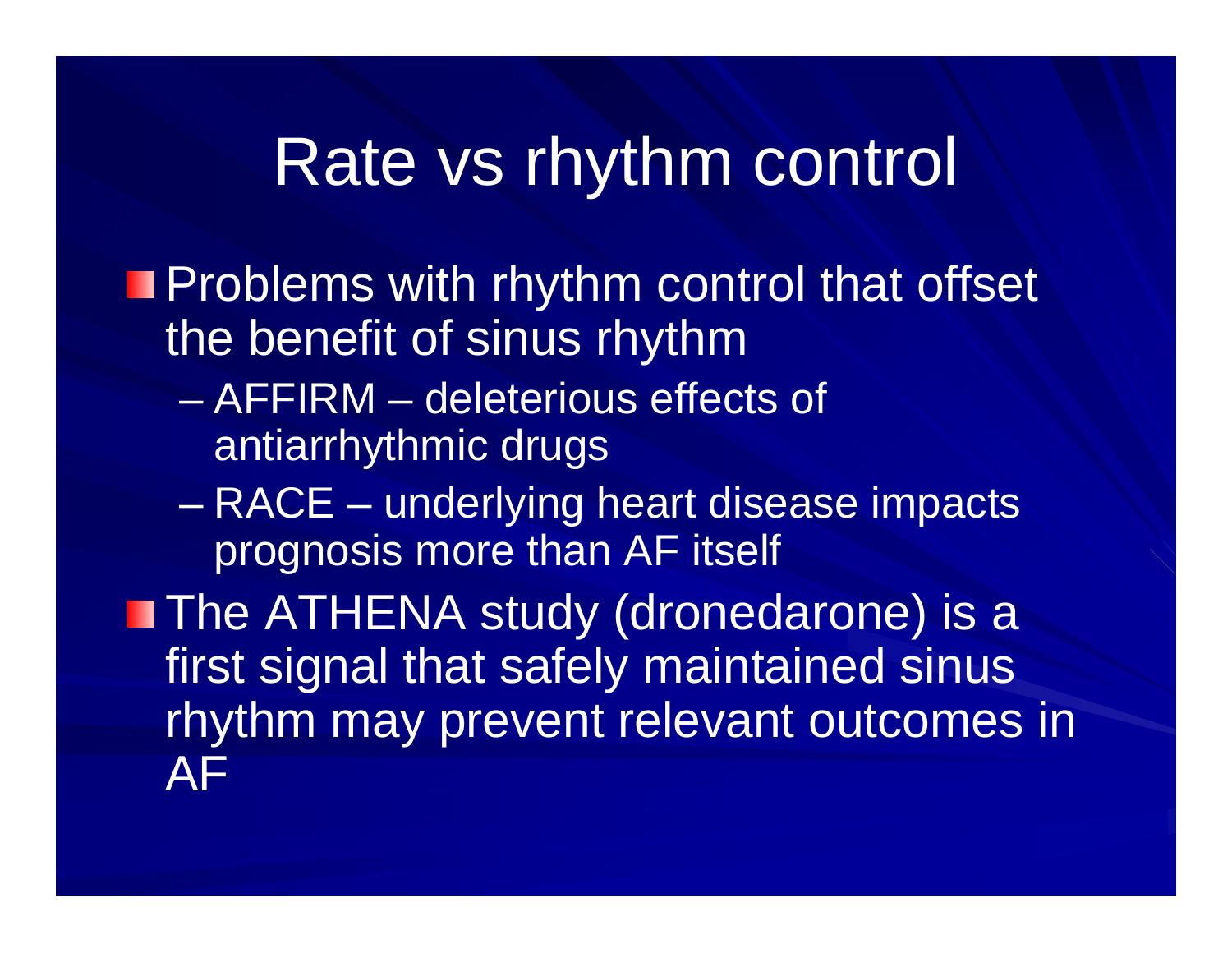### Determining factors

**Symptoms (most important)** – need to be systematic **Duration Older age Example 23 Associated cardiovascular diseases Determinate Conditions – OSA, etc. LA** size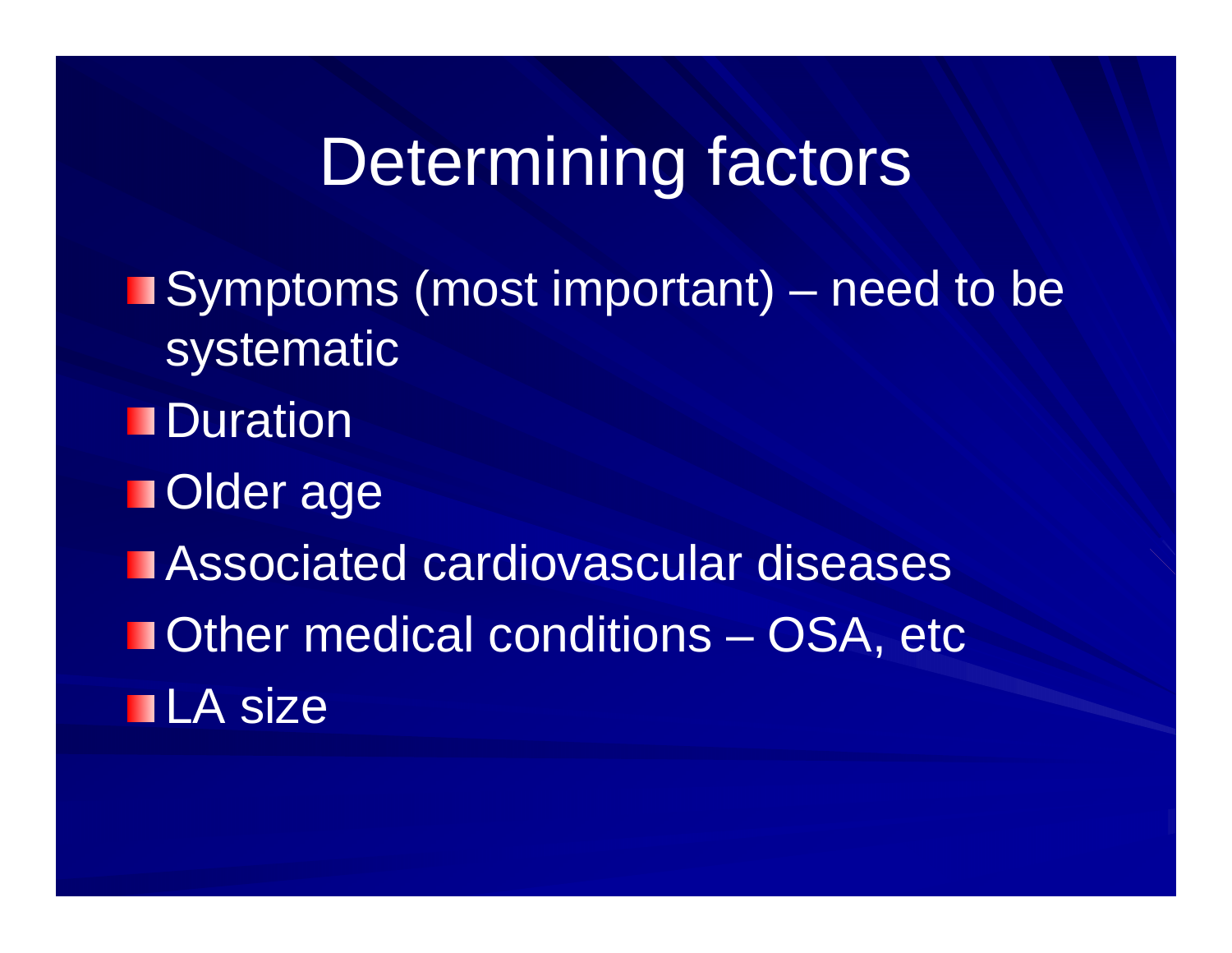# Antiarrhythmic drug therapy to maintain NSR

- Treatment is motivated by attempts to reduce AF-related symptoms
- **Efficacy of antiarrhythmic drugs to maintain sinus rhythm** is modest
- **E** Clinically successful antiarrhythmic drug therapy may reduce rather than eliminate recurrence of AF
- $\blacksquare$  If one antiarrhythmic drug 'fails', a clinically acceptable response may be achieved with another agent
- Drug-induced proarrhythmia or extra-cardiac side effects are common
- Safety rather than efficacy considerations should primarily guide the choice of antiarrhythmic agent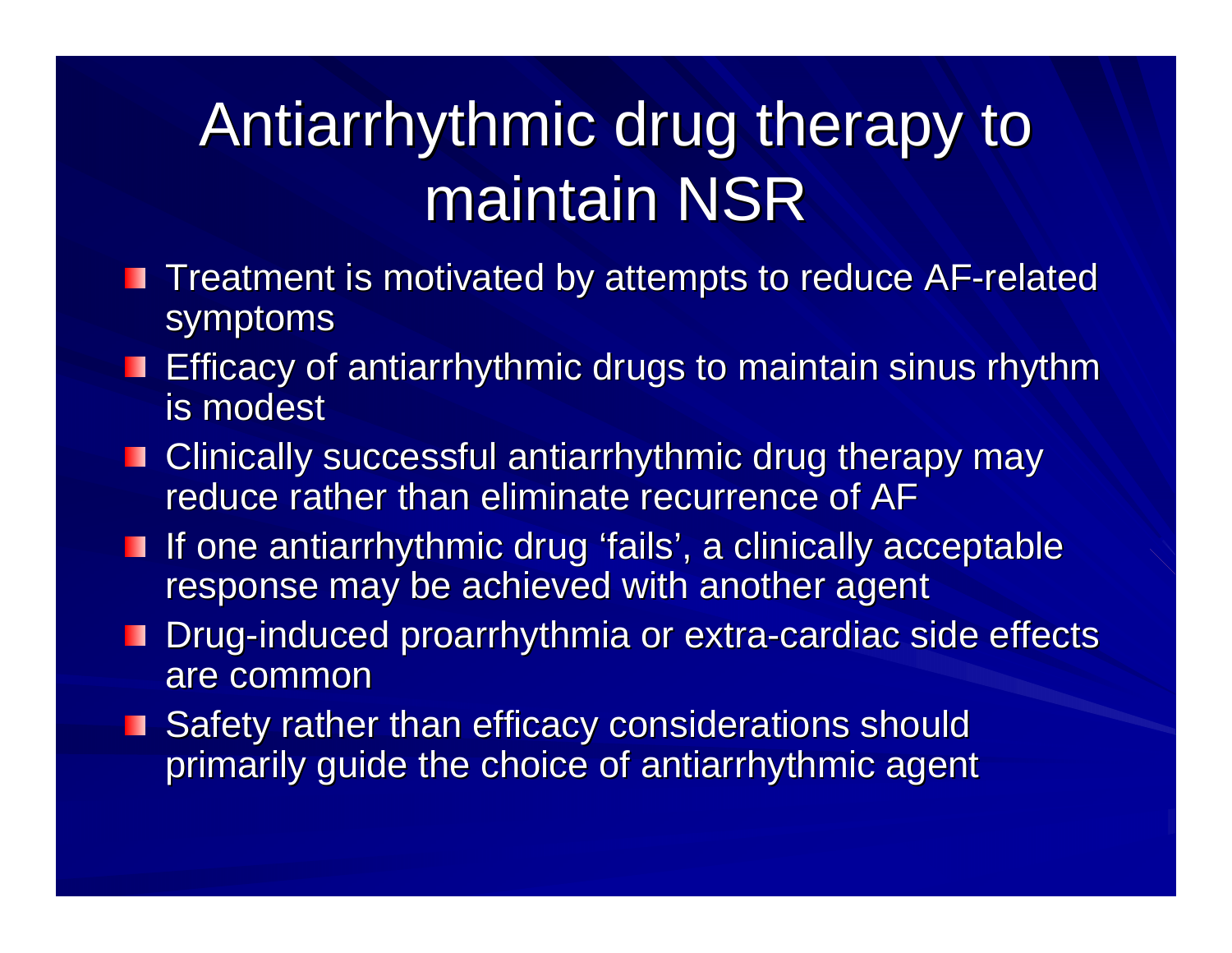### Catheter ablation therapy

**In general, catheter ablation should be** reserved for patients with AF which remains symptomatic despite optimal medical therapy, including rate and rhythm control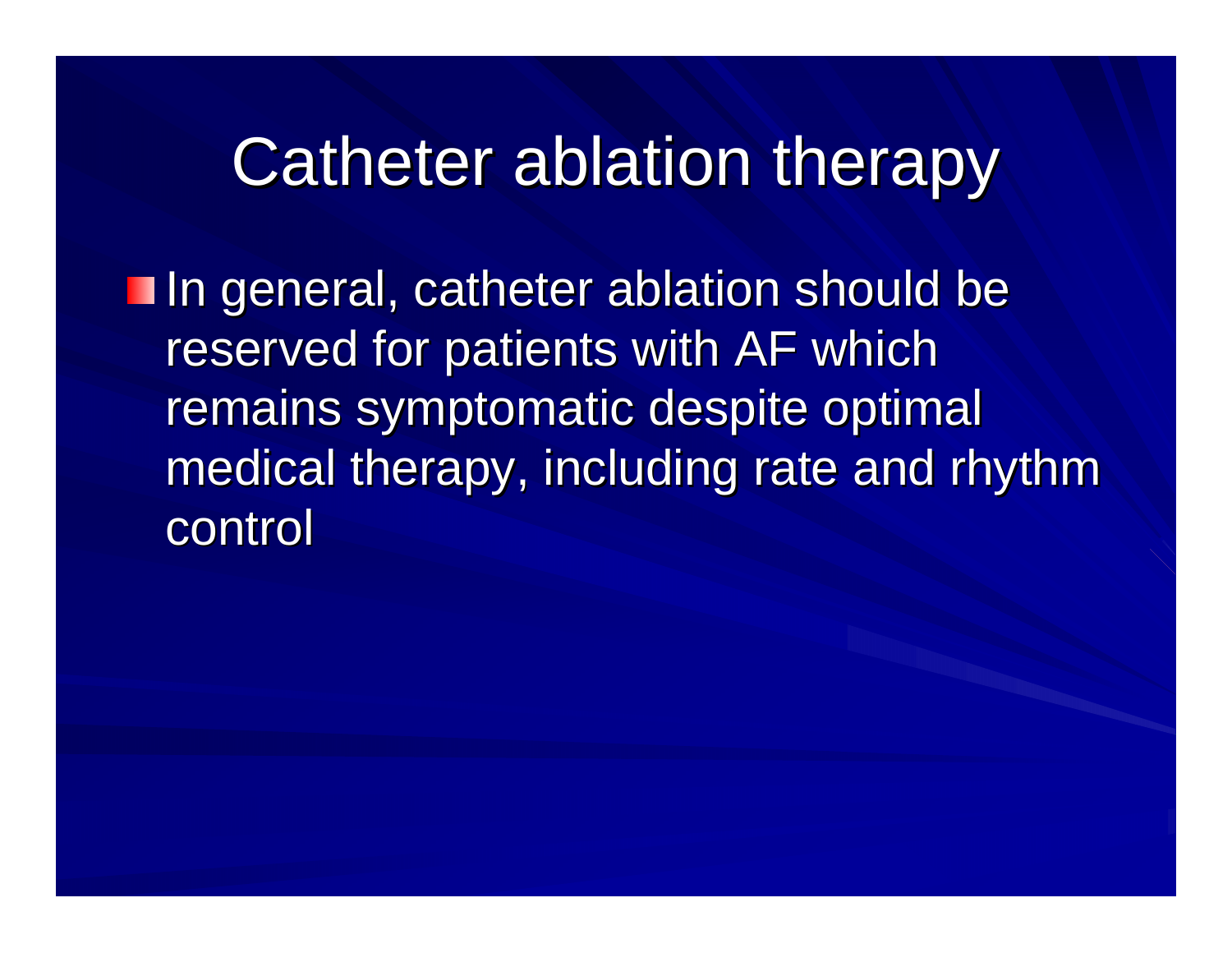# Catheter ablation (cont)

**Number to undertake an ablation Whether to undertake an ablation** procedure in a symptomatic patient should take into account:

- $\mathcal{L}_{\mathcal{A}}$  $-$  The stage of atrial disease (i.e. AF type, LA  $\,$ size, AF history)
- –– The presence and severity of underlying cardiovascular disease
- $\mathcal{L}_{\mathcal{A}}$  , where  $\mathcal{L}_{\mathcal{A}}$  is the set of the set of the set of the set of the set of the set of the set of the set of the set of the set of the set of the set of the set of the set of the set of the set of the – Potential treatment alternatives (antiarrhythmic drugs, rate control)
- $\mathcal{L}_{\mathcal{A}}$ – Patient preference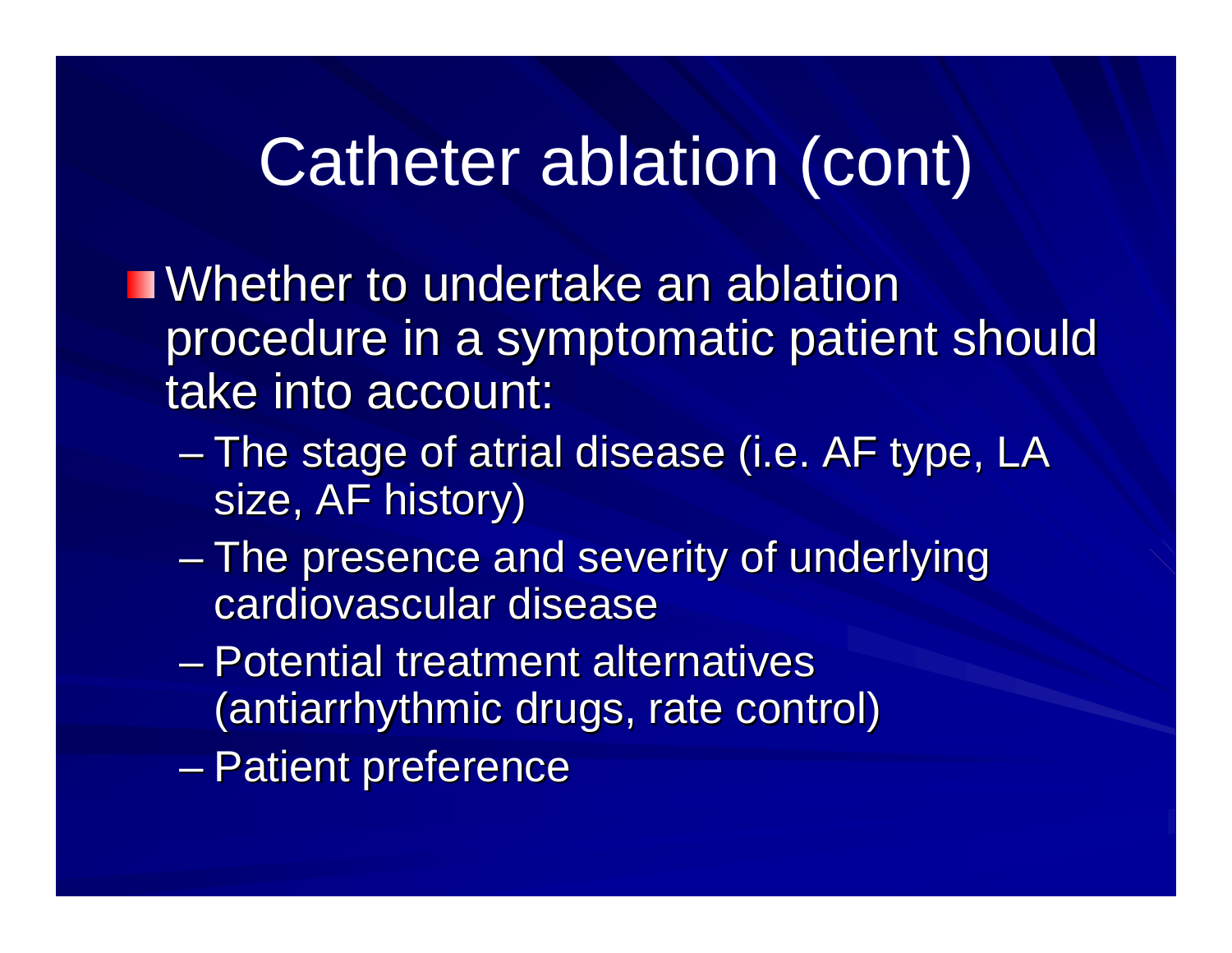### Catheter ablation (cont)

**Death occurred in 1:1,000 patients and** was due to tamponade in 8 patients, stroke in 5, and atrio-esophageal fistula in 5

**R. Cappato, H. Calkins and S.A. Chen** *et al.***,** *JACC* **53 (2009), pp. 1798–1803**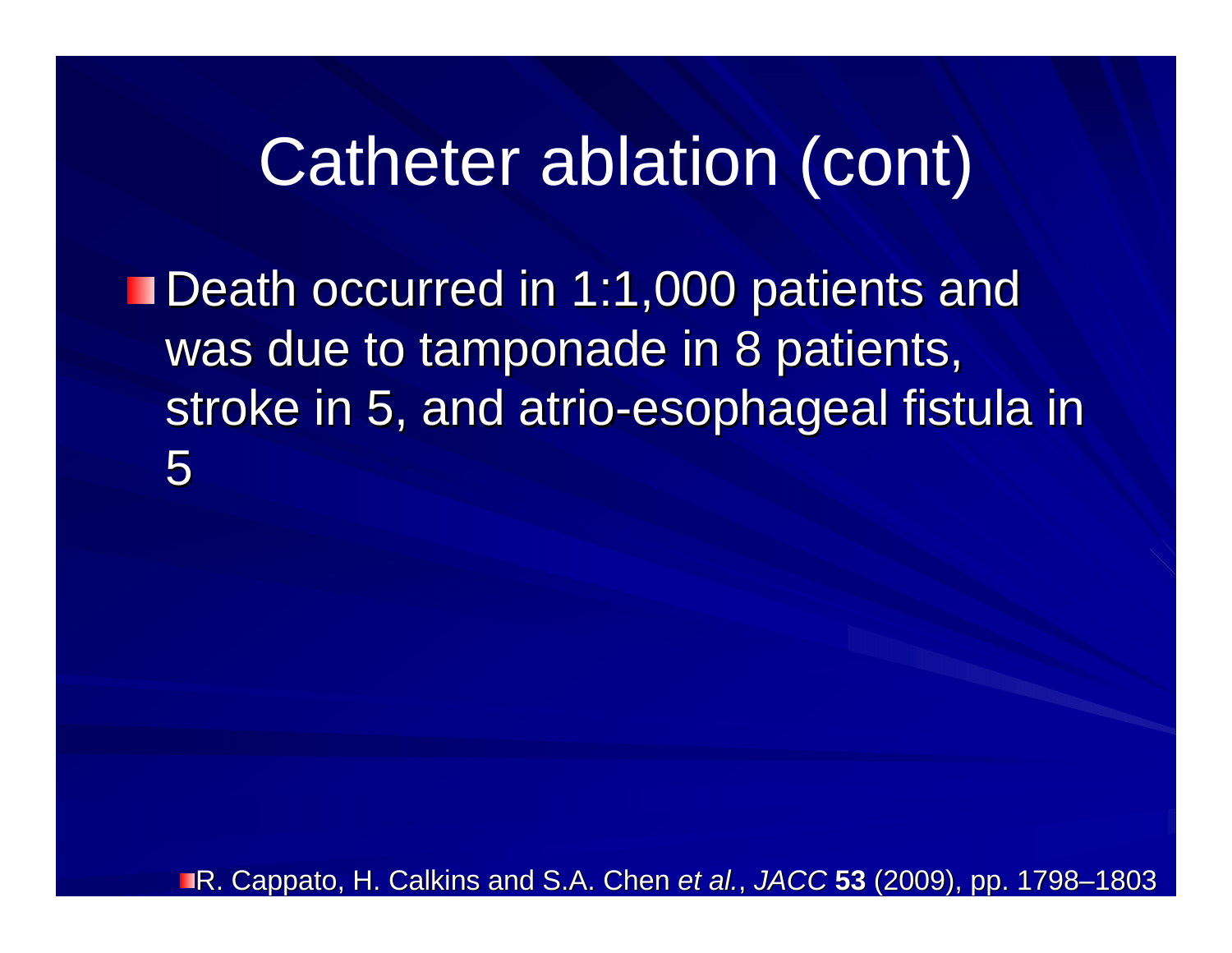# SVT and AF

 $\blacksquare$  Up to 10% of patients with only AF as documented arrhythmia has inducible SVT and ablation of SVT alone results in no further atrial fibrillation

 $\blacksquare$  To start, should ask patients if they experience regular palpitations with occasional termination with Valsalva prior to episodes of atrial fibrillation